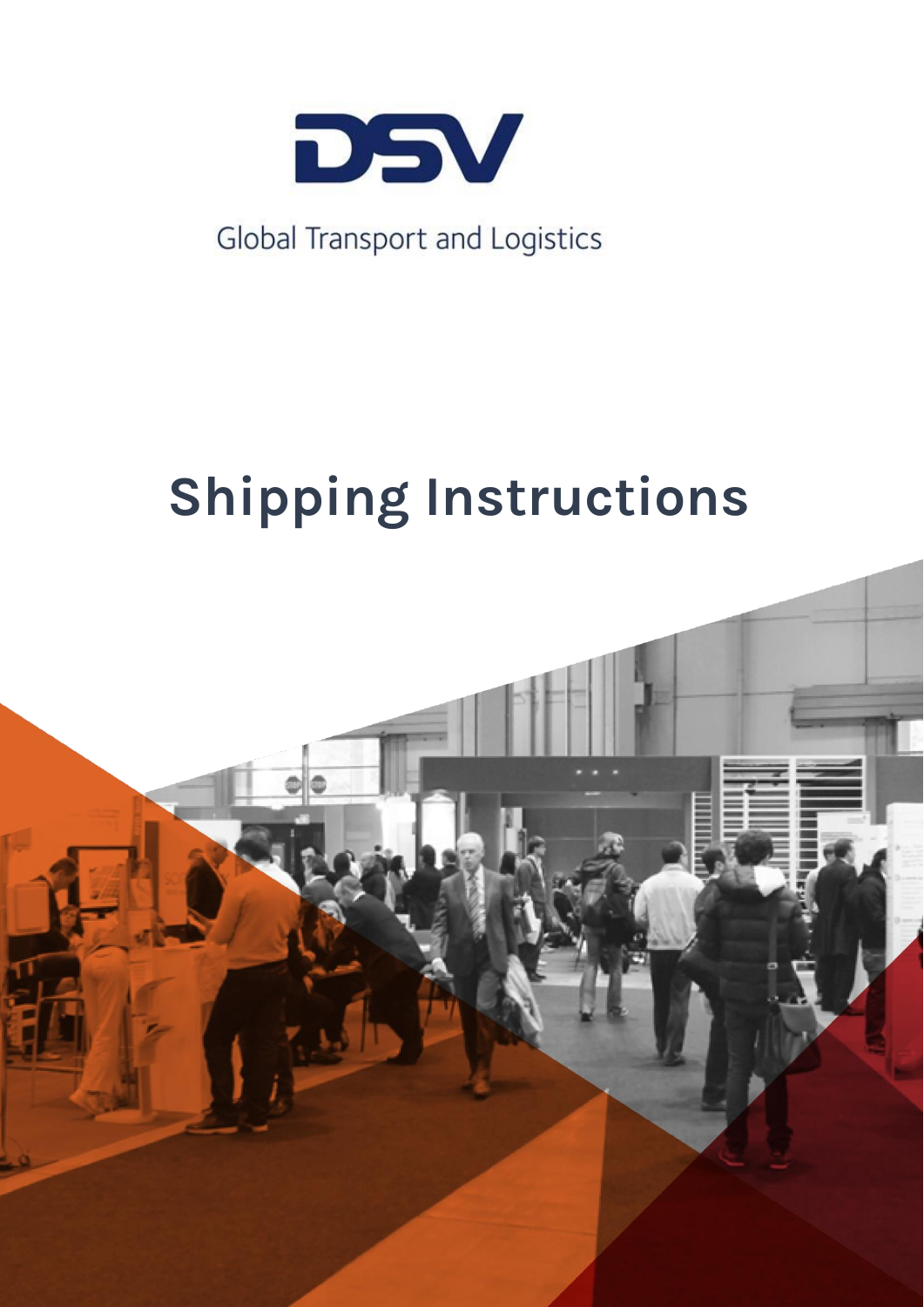# **ASIA PACIFIC GLAUCOMA CONGRESS**

4 – 7 August 2022

Kuala Lumpur Convention Centre (KLCC)

MALAYSIA

## **DSV SOLUTIONS (DC) SDN BHD**

*(formerly known as Agility Logistics Sdn Bhd)* Co. Reg. No. 198301015855 No. 2, Block B, Jalan Bumbung U8/90 Seksyen U8, Perindustrian Bukit Jelutong 40150 Shah Alam, Selangor Darul Ehsan Malaysia (Fairs & Events Unit) Tel. +603 7841 8888 / Fx : +603 7842 3295

Contact: **Suhaiza Zainor** Senior Project Executive Tel. +603 7841 8861 • Fax. +603 7842 3295 Suhaiza.zainor@dsv.com



Consignment Instructions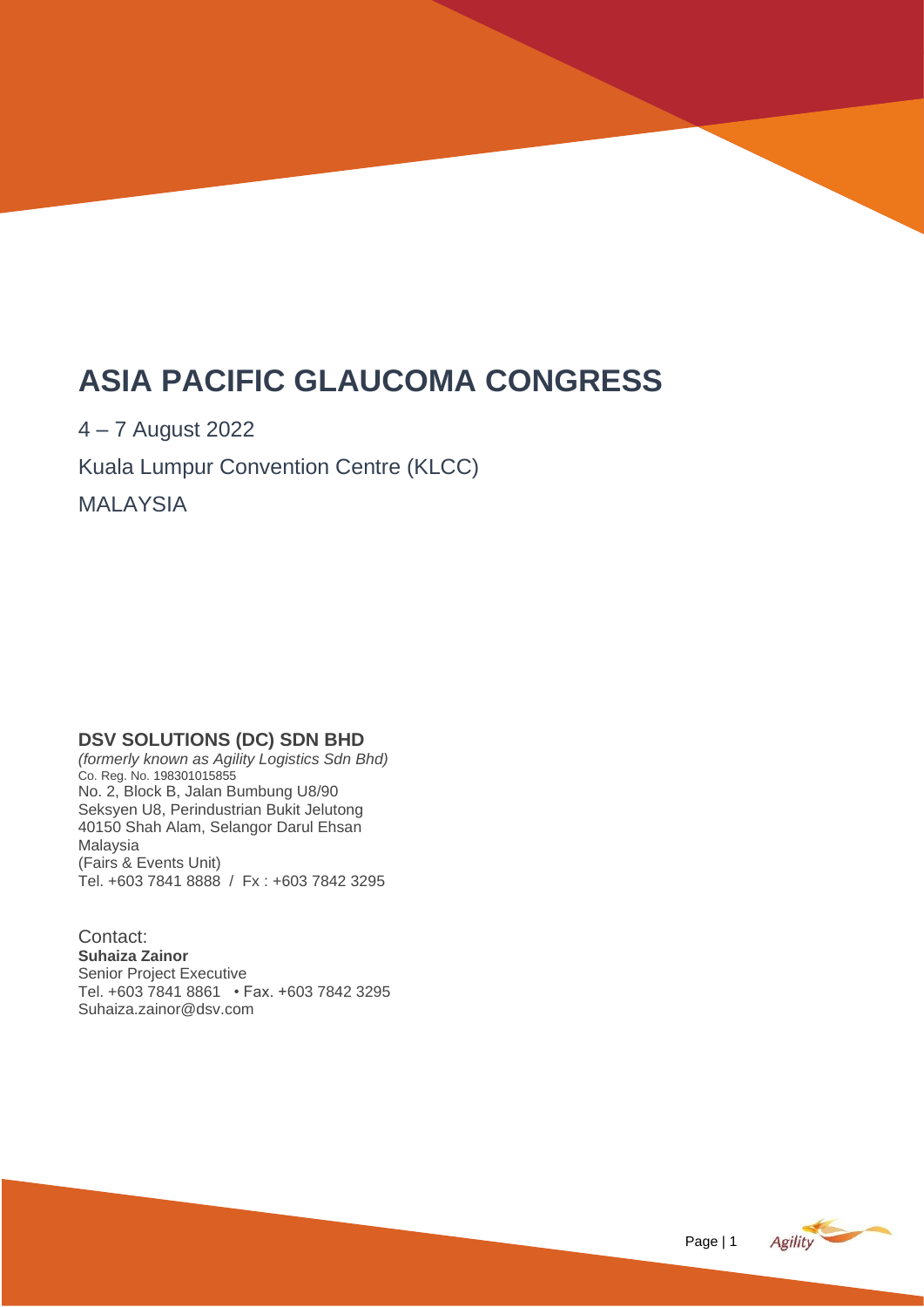## **DEADLINES**

## **a. DEADLINES/SCHEDULE AT A GLANCE**

| Arrival of films and video tapes/discs by <b>COURIER</b>                                                                       | 4 July 2022         |
|--------------------------------------------------------------------------------------------------------------------------------|---------------------|
| Copies of Bill of Lading and the Commercial Invoice and<br>Packing List for <b>SEAFREIGHT</b> consignments                     | 6 July 2022         |
| Arrival of exhibits shipped by <b>SEAFREIGHT</b>                                                                               | 21 July 2022        |
| Copies of Commercial Invoice and Packing List for<br><b>AIRFREIGHT</b> consignments                                            | <b>12 July 2022</b> |
| Arrival of exhibits shipped by <b>AIRFREIGHT</b>                                                                               | 26 July 2022        |
| Copies of Product Catalogues, specification sheets and<br>H.S. Code Descriptions for telecommunication and<br>electrical Items | 4 July 2022         |

## Deadline for Dispatch of Documents (Pre-Alert)

To ensure no delays or undue inconvenience for customs clearance on arrival, it is imperative that copy of the vessel/flight details with master air waybill / ocean bill of lading detail be forwarded well in advance before the arrival of shipments according to the stipulated deadlines above. Agility will not be responsible for any delays and any port/airport storage charges will be re-charged at cost. **For late submission of documents, a penalty fee of minimum USD 85.00 per exhibitor/consignment will be imposed.**

#### *PLS SEND YOUR PRE-ALERT TO OUR KL OFFICE AT: FAX No: +60 3 7842 3295*

**DSV SOLUTIONS (DC) SDN BHD** *(formerly known as Agility Logistics Sdn Bhd)* **No. 2 Block B, Jalan Bumbung U8/90, Sek U8, Perindustrian Bukit Jelutong, 40150, Shah Alam, Selangor. Malaysia. (Fairs & Events Unit) Telephone : +60 3 7841 8888 Telefax : +60 3 7842 3295 Contact : Ms Suhaiza Zainor (**[suhaiza.zainor@dsv.com](mailto:suhaiza.zainor@dsv.com)**)**

#### Deadlines

Document & **Consignment Instructions** 

Shipping **Instructions** 

Customs **Regulations** 

Post Exhibition

Importation of Radio/Telecomm unication Exhibits

**Insurance** 

Terms of Payment

[Terms and](#page-8-0) **[Conditions](#page-8-0)** 

**Commercial** [Invoice / Packing](#page-9-0)  [List](#page-9-0)

**Freight [Instructions](#page-11-0)** 

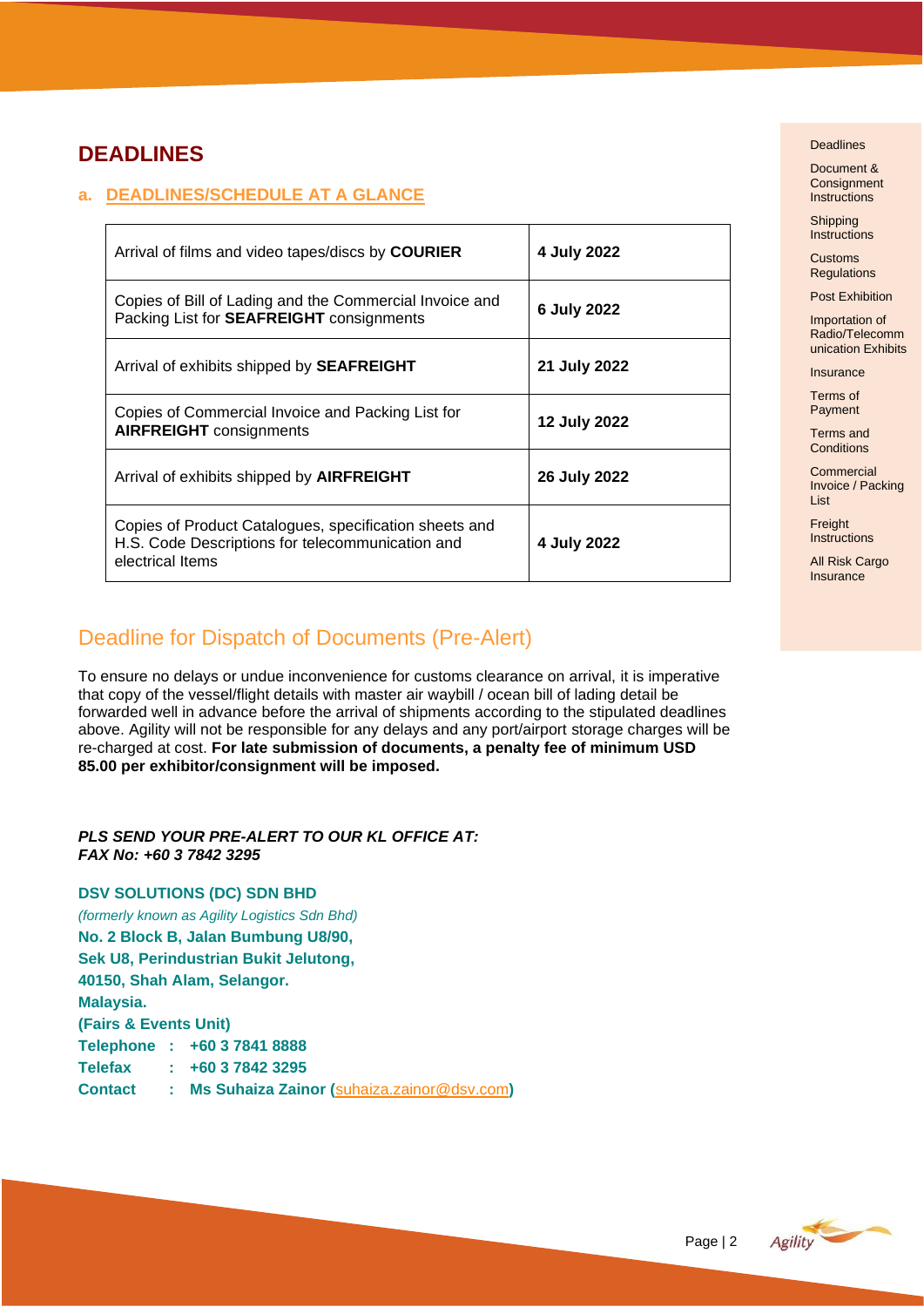## **b. DOCUMENT & CONSIGNMENT DEADLINES**

#### **1. SEAFREIGHT**

We need the following documents not later than **6 July 2022**

- ❑ 2 originals and 3 copies of Bill of Lading
- ❑ 3 copies of Commercial Invoice/Packing List
- ❑ 1 copy of Insurance Policy (if insured)
- ❑ 1 set of catalogues of exhibits

Exhibition goods must arrive Port Klang **21 July 2022**. Late arrival surcharge of 50% of the handling tariff will be levied for shipments arriving after this date.

#### **2. AIRFREIGHT**

We need the following documents not later than **12 July 2022**

- ❑ 2 originals and 3 copies of Airway Bill
- ❑ 3 copies of Commercial Invoice/Packing List
- ❑ 1 copy of Insurance Policy (if insured)
- ❑ 1 set of catalogues of exhibits

Exhibition goods must arrive Kuala Lumpur Airport by **26 July 2022.** Late arrival surcharge of 50% of the handling tariff will be levied for shipments arriving after this date.

**NOTE :** Malaysia Customs are strict and thorough in their examination of goods. All packages can be expected to be opened and contents checked against the Combined Commercial Invoice & Packing List.

Customs fines will be imposed on the exhibitor in cases of undervaluation, Non-declaration, and Erroneous declaration. In such cases, Agility shall not be responsible for any delay in clearance. Customs fines and extra expenses incurred shall be borne by the exhibitor. Exhibitors are therefore strongly reminded to declare the **true market value of** their goods and be extremely careful in their preparation of documents.

## **OTHER ADDITIONAL SERVICES**

#### **COURIER OF FILMS, VIDEO TAPES AND/OR DISCS**

#### **CONSIGNMENT DEADLINES**

The Board of Film Censors, Malaysia, must clear any films and videotapes to be shown at the exhibition. You are advised to courier these materials "Freight Prepaid" to Kuala Lumpur by **4 July 2022 to** enable us to arrange for censorship clearance.

We would advise you against hand-carrying these items into Malaysia, as they may be detained by Malaysian Customs and considerable time and effort may be required to clear them out in time for the exhibition.

#### Deadlines

Document & **Consignment Instructions** 

Shipping **Instructions** 

Customs **Regulations** 

Post Exhibition

Importation of Radio/Telecomm unication Exhibits

**Insurance** 

Terms of Payment

[Terms and](#page-8-0) **[Conditions](#page-8-0)** 

**Commercial** [Invoice / Packing](#page-9-0)  [List](#page-9-0)

**Freight [Instructions](#page-11-0)** 

**All Risk Cargo [Insurance](#page-13-0)** 

Agility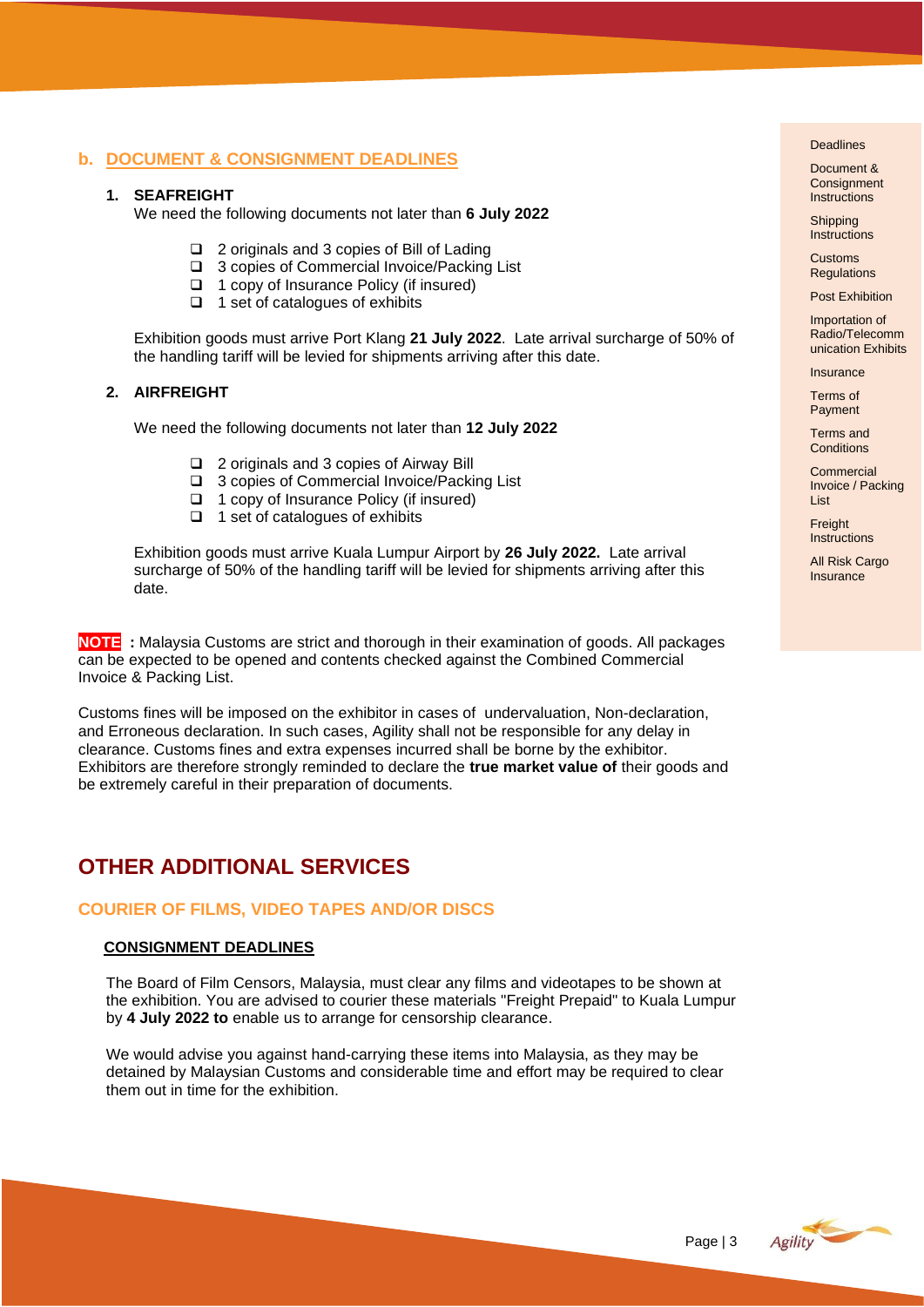## **CONSIGMENT INSTRUCTIONS**

1. All exhibition goods by **AIRFREIGHT**, **SEAFREIGHT** and **COURIER** must be sent "Freight Prepaid" to:

 Consignee: **AGILITY LOGISTICS SDN BHD** No. 2, Block B, Jalan Bumbung, Sek U8, Perindustrian Bukit Jelutong, 40150 Shah Alam, Selangor Darul Ehsan. Malaysia (Fairs & Events Unit) Tel: +603 7841 8888 Fax: +603 7842 3295 **For: ASIA PACIFIC GLAUCOMA CONGRESS 2022**

All documents such as Bill of Lading and Air waybill must show Agility Logistics Sdn Bhd as the consignee.

- **NOTE** : All consignment must be shipped on "Free-Domicile" basis i.e. all duties and taxes for consignments must be paid by sender in country of origin PRIOR export.
	- : Agility reserves the right to REJECT consignment that is not duty/tax paid upon arrival at our premises in Malaysia.
	- : A fax pre-alert shall be sent to us indicating the Courier Airway Bill numbers, Courier Company, Name of Exhibition/Event, your contact details for us to assist further.
	- : Freight and other relevant charges paid by us on behalf of exhibitor will be subject to a 10% service charge.

(A 5% outlay commission will be imposed on all "Freight Collect" consignments).

## Case Markings

For easy identification, all packages shall be marked as follows:

## **ASIA PACIFIC GLAUCOMA CONGRESS 2022**

| c/o DSV Solutions (DC) Sdn Bhd |   |
|--------------------------------|---|
| Name of Exhibitor              |   |
| <b>Stand Number</b>            |   |
| <b>Case Numbers</b>            |   |
| Gross Weight/Net Weight        | ٠ |
| <b>Dimensions</b>              |   |

## **Packing**

Exhibitors are advised to provide strong packing cases for the transportation of the exhibits. The packing of the exhibits is to withstand external elements as well as movements during full transportation and handling.

For main exhibits, we recommend sturdy returnable type of cases to be used for return or onward transport. Exhibitors should also take necessary precautions against rain, especially when the return exhibits are to be packed with original packing materials. Cardboard cartons should be avoided if they are intended for return shipping. Agility will not be responsible for damages and claims arising out of improper packing.

#### Deadlines

Document & **Consignment Instructions** 

Shipping **Instructions** 

Customs **Regulations** 

Post Exhibition

Importation of Radio/Telecomm unication Exhibits

**Insurance** 

Terms of Payment

[Terms and](#page-8-0) **[Conditions](#page-8-0)** 

**Commercial** [Invoice / Packing](#page-9-0)  [List](#page-9-0)

**Freight [Instructions](#page-11-0)** 

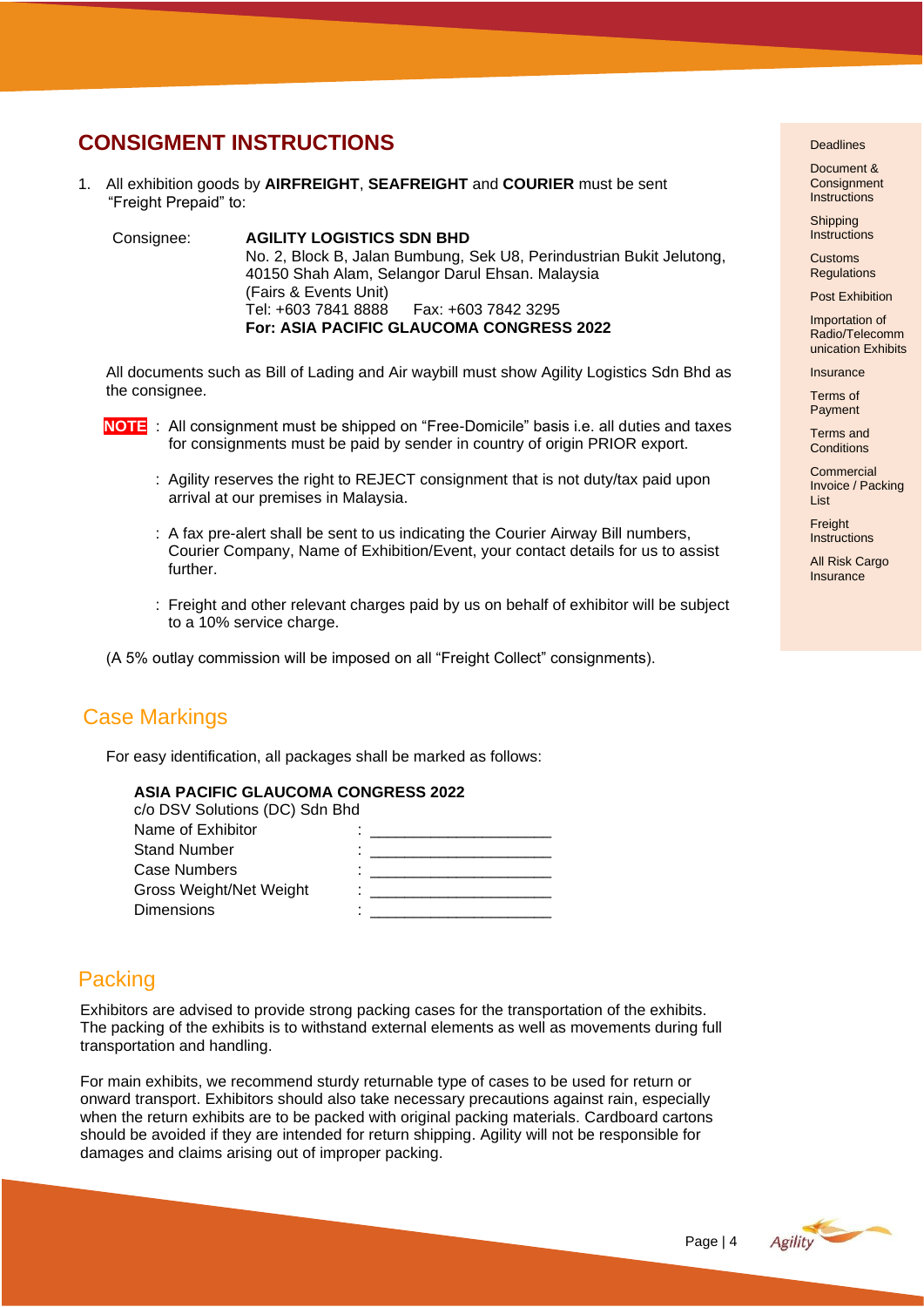## **CUSTOMS REGULATIONS**

## Temporary Importation

#### **CUSTOMS BOND FEE (FOR DUTIABLE ITEMS NOT UNDER ATA CARNET)**

All dutiable items that are to be temporarily imported into Malaysia for the purpose of exhibition could be exempted from payment of customs duties by placing a customs bond. A Bank Guarantee fee (non-refundable) is chargeable for obtaining customs bond for these exhibition goods.

These exhibition goods must be re-exported within 3 months from the date of arrival of goods in Malaysia. Otherwise, customs duties/taxes will have to be paid.

## ATA Carnet

Exhibitors are strongly advised to ship their exhibition goods using the ATA Carnet System in order to shorten the processing time of documents for temporary importation. Our overseas freight forwarding agent in your country will be able to advice on the benefits and procedures involved in using the ATA Carnet.

## Permanent Importation

#### **CONVERSION OF TEMPORARY-IMPORT TO PERMANENT-IMPORT STATUS**

All goods under temporary import, which customs have agreed can be sold, destroyed or donated, will be detained for examination and processing of permanent import documentation. Customs duties/taxes/GST will have to be paid on conversion to permanent import.

## Sold Exhibits

Charges will apply for handling from exhibition stand to venue loading bay. Please contact us for charges relating to onward services.

All duties/taxes/GST payable/disposal of debris/conversion of temporary import to permanent import fee will be for the account of the exhibitor/buyer/their appointed forwarder.

## Special Licenses & Permits

Administrative fees will apply for application and endorsement of licenses/permits from relevant Government departments (Sirim, Tenaga Nasional, STA & etc).

#### Deadlines

Document & **Consignment Instructions** 

Shipping **Instructions** 

Customs **Regulations** 

Post Exhibition

Importation of Radio/Telecomm unication Exhibits

**Insurance** 

Terms of Payment

[Terms and](#page-8-0) **[Conditions](#page-8-0)** 

**Commercial** [Invoice / Packing](#page-9-0)  [List](#page-9-0)

**Freight [Instructions](#page-11-0)** 

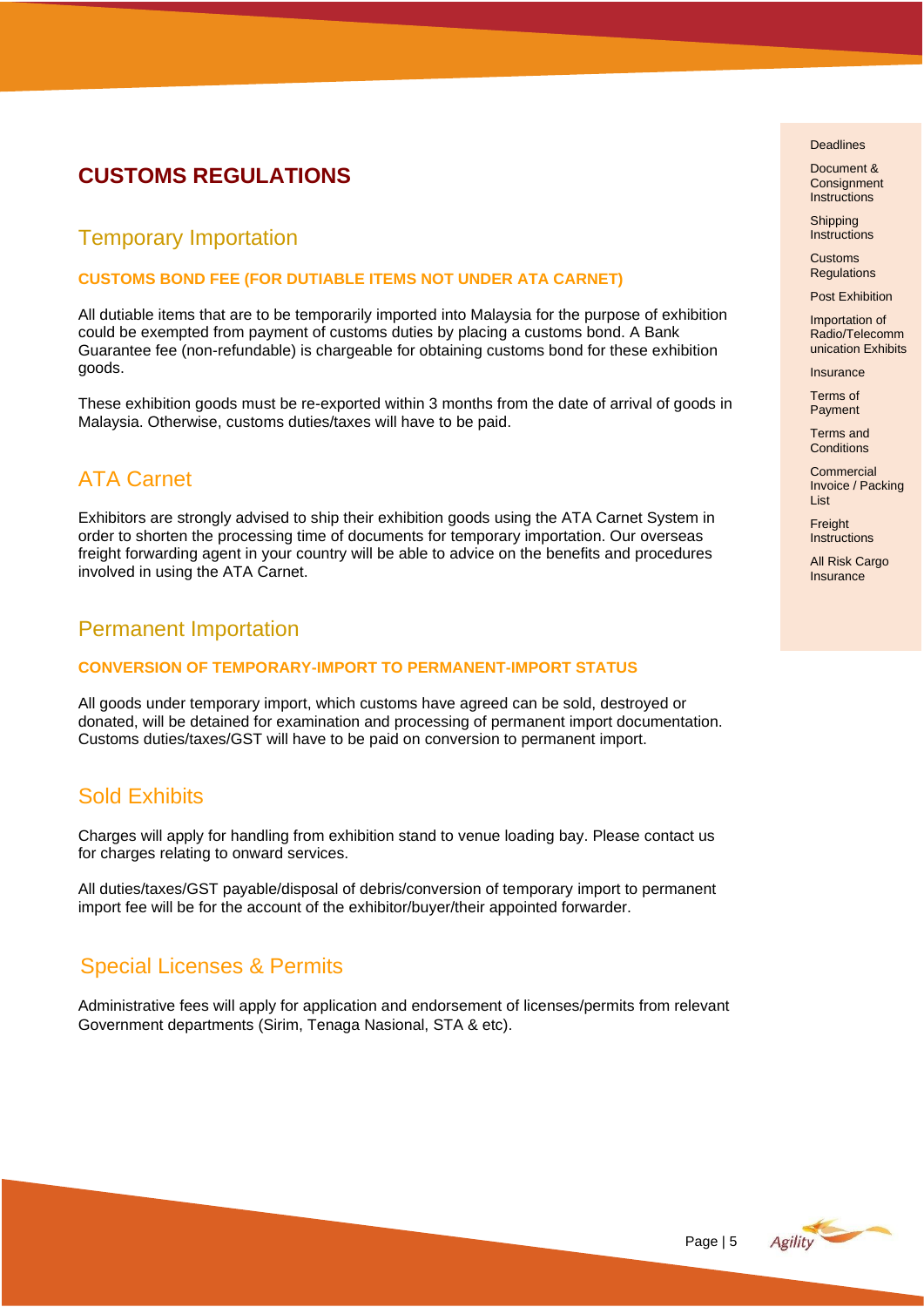## Return Instruction

It is imperative that all exhibitors complete and sign the Return Shipping Instruction. Exhibitor should either visit our site office or contact our Agility representative at the earliest opportunity to complete their disposal instructions. If there is any amendment to the return instruction, the exhibitor will have to provide Agility with the revised instruction immediately.

If the exhibitor has sold their exhibits to a 3rd party during the event it is the **SOLE** responsibility of the exhibitor to oversee the collection of their exhibits. Agility will not accept responsibility for any loss or damage.

## Cargo Handover

Exhibitors must contact Agility to arrange for any handover of cargo. They will have to handover cargo to Agility together with Agility's Cargo Handover forms before they leave the exhibition. Agility will not be held responsible for any sort of loss or damage incurred due to an exhibitor not completing or signing the forms correctly.

## Unattended Cargo At Close of Event

Complete return instructions must be provided by agent or exhibitor to Agility prior to the show closing. Failure to do so will result in transfer of consignment to Agility warehouse and any such movements will be subject to additional transportation and warehouse storage charges.

## **Disposal**

Upon delivery of your goods during move in, please inform us if your cases are not required to be redelivered to your booth after the show so that we can arrange for disposal. Fees for disposal shall be charged to exhibitors who require Agility for such service.

## Re-Export Timeframe

After the close of the exhibition, re-export may take at least 3 weeks from the close of the show depending on the region and space availability in airlines or shipping lines. For air freight export, it would take at least 2 weeks from close of the show. For urgent re-export, surcharges will apply, please let us know in advance.

## Mandatory Regulations on Weight Verification

Effective  $1^{ST}$  July 2016, International Maritime Organization (IMO) has made amendments to the Safety of Life at Sea (SOLAS) convention. SOLAS will require mandatory verification on the **gross weight** ("VGM") of all packages/pallets/containers etc.

As per regulation, verified gross mass (VGM) information will have to be accurately provided in advance to the ocean carrier. The gross weight of cargo and weight declaration mentioned on all shipping documents would require uniformity e.g. If the gross weight of cargo is 500kg, the same should be reflected on the B/L & Commercial Invoice & Packing List. In cases of erroneous declaration, BL amendment fees, penalties and any extra expenses imposed shall be borne by the shipper/exhibitor/forwarding agent. In addition, the error declaration may result in shipment missing sailing schedules and therefore missing delivery timelines. All resultant costs will also have to be borne by the shipper/exhibitor/forwarding agent.

Shipper/Exhibitors/forwarding agents – please be extremely careful in the preparation of documents. Click [here](http://www.worldshipping.org/industry-issues/safety/cargo-weight) for additional information on the IMO / SOLAS requirements.

#### Deadlines

Document & **Consignment Instructions** 

Shipping **Instructions** 

Customs **Regulations** 

Post Exhibition

Importation of Radio/Telecomm unication Exhibits

**Insurance** 

Terms of Payment

[Terms and](#page-8-0) **[Conditions](#page-8-0)** 

**Commercial** [Invoice / Packing](#page-9-0)  [List](#page-9-0)

Freight **[Instructions](#page-11-0)**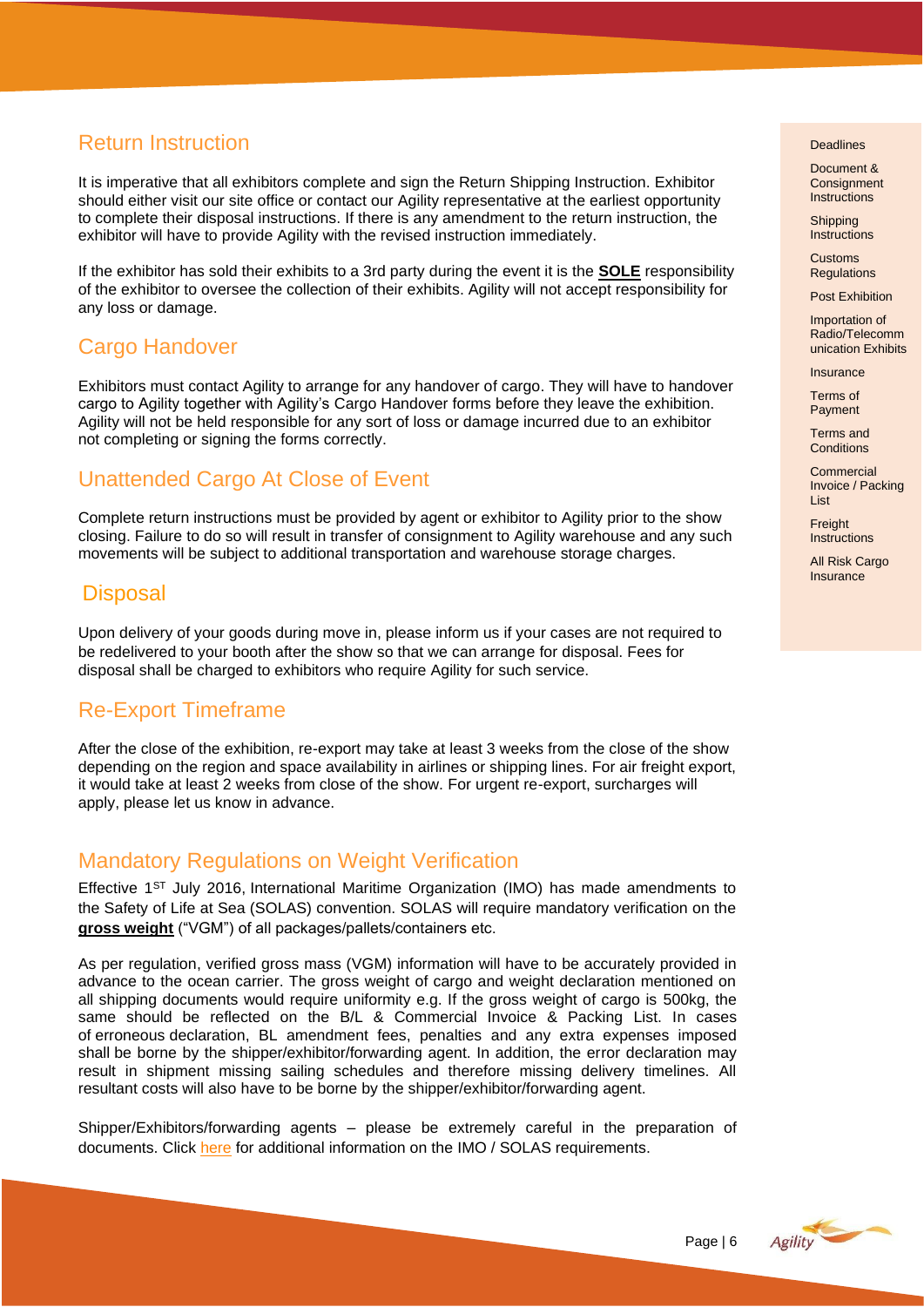## Importation of Radio / Electrical / Telecommunication Exhibits

Any radio or telecommunication equipment brought in for the exhibition must receive prior approval by the SIRIM.

A copy of the exhibit catalogue/brochure with the full specifications, together with the full details of your intended demonstrations must be submitted to us not later than **4 July 2022** in order for us to apply for the necessary permit with the Authority.

The static display of such equipment at the exhibition is normally permitted when approved by the SIRIM, for entry into Malaysia. However, a special approval must be sought for such equipment to be demonstrated at the exhibition or within Malaysia.

Such telecommunication equipment's should not be uplifted unless approval has been sought.

## **Insurance**

We would like to advise that it is the responsibility of each exhibitor to arrange Marine (Transport) Insurance covering transport to the exhibition, during the exhibition, and the return of the exhibits to domicile, including the period the exhibits are handled by **DSV SOLUTIONS (DC) SDN BHD**, and also ensure that Transport Insurance in arranged for exhibits sold locally.

Our tariff is computed on the basis of volume and weight and has no correlation with the value of exhibits, it follows that the cost of insurance cover is not included in our charges.

Upon written instructions, **DSV SOLUTIONS (DC) SDN BHD** can offer the exhibitor insurance coverage at competitive premiums.

#### Deadlines

Document & **Consignment Instructions** 

Shipping **Instructions** 

Customs **Regulations** 

Post Exhibition

Importation of Radio/Telecomm unication Exhibits

**Insurance** 

Terms of Payment

[Terms and](#page-8-0) **[Conditions](#page-8-0)** 

**Commercial** [Invoice / Packing](#page-9-0)  [List](#page-9-0)

**Freight [Instructions](#page-11-0)** 

**All Risk Cargo [Insurance](#page-13-0)** 



Page | 7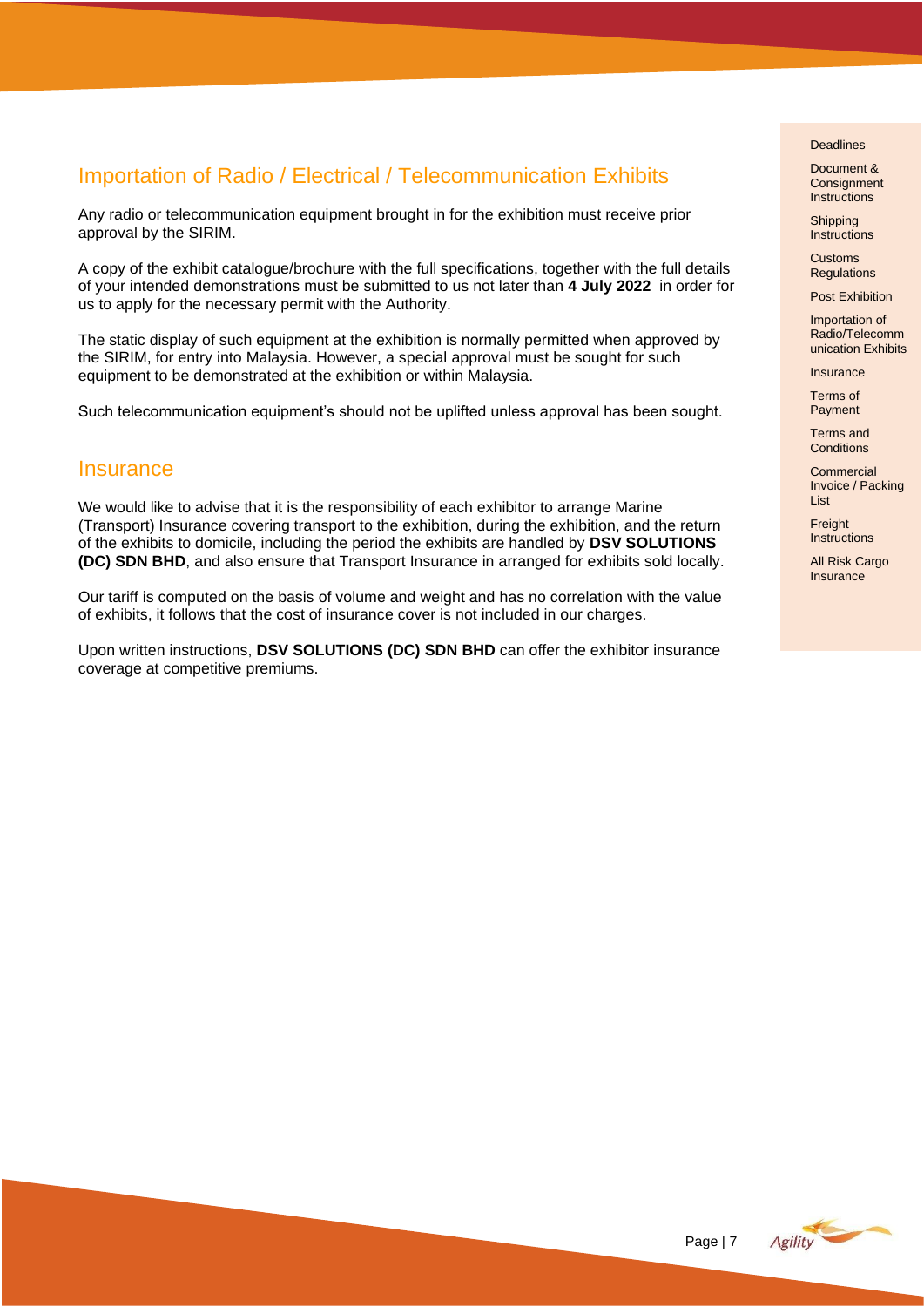## Terms of Payment

Inward : Upon uplift of goods, prior to delivery to stand

Outward : Upon presentation of invoice/prior to delivery to premises

**All payments must be made without any deduction or deferment on account of any claim, counterclaim or offset.**

Our bank account is:

<span id="page-8-1"></span>

Agility Logistics Sdn Bhd HSBC Bank Malaysia Berhad No 2 Leboh Ampang, 50100 Kuala Lumpur West Malaysia

RM A/C : 201 749488 101 USD A/C : 201 749488 725 Swift code : HBMBMYKL Bank Branch Code : 22 14016

For additional information or clarification, please contact us at:

#### **DSV SOLUTIONS (DC) SDN BHD**

*(formerly known as Agility Logistics Sdn Bhd)* No. 2, Block B, Jalan Bumbung U8/90 Seksyen U8, Perindustrian Bukit Jelutong 40150 Shah Alam, Selangor Darul Ehsan West Malaysia Telephone : +603 7841 8888 Telefax : +603 7842 3295 Contact : Suhaiza.zainor@dsv.com

## <span id="page-8-0"></span>Terms and Conditions

All business is transacted strictly in accordance with our General Trading Conditions. A copy is available upon request.

Use of **AGILITY LOGISTICS SDN BHD**'s services – be it partly or in full – and any requirement for additional services at any time before, during or after the exhibition expressed orally and/or in writing and/or by conduct, implies acknowledgement and acceptance of the foregoing.

#### Deadlines

Document & **Consignment Instructions** 

Shipping **Instructions** 

Customs **Regulations** 

Post Exhibition

Importation of Radio/Telecomm unication Exhibits

**Insurance** 

Terms of Payment

[Terms and](#page-8-0) **[Conditions](#page-8-0)** 

**Commercial** [Invoice / Packing](#page-9-0)  [List](#page-9-0)

**Freight [Instructions](#page-11-0)** 

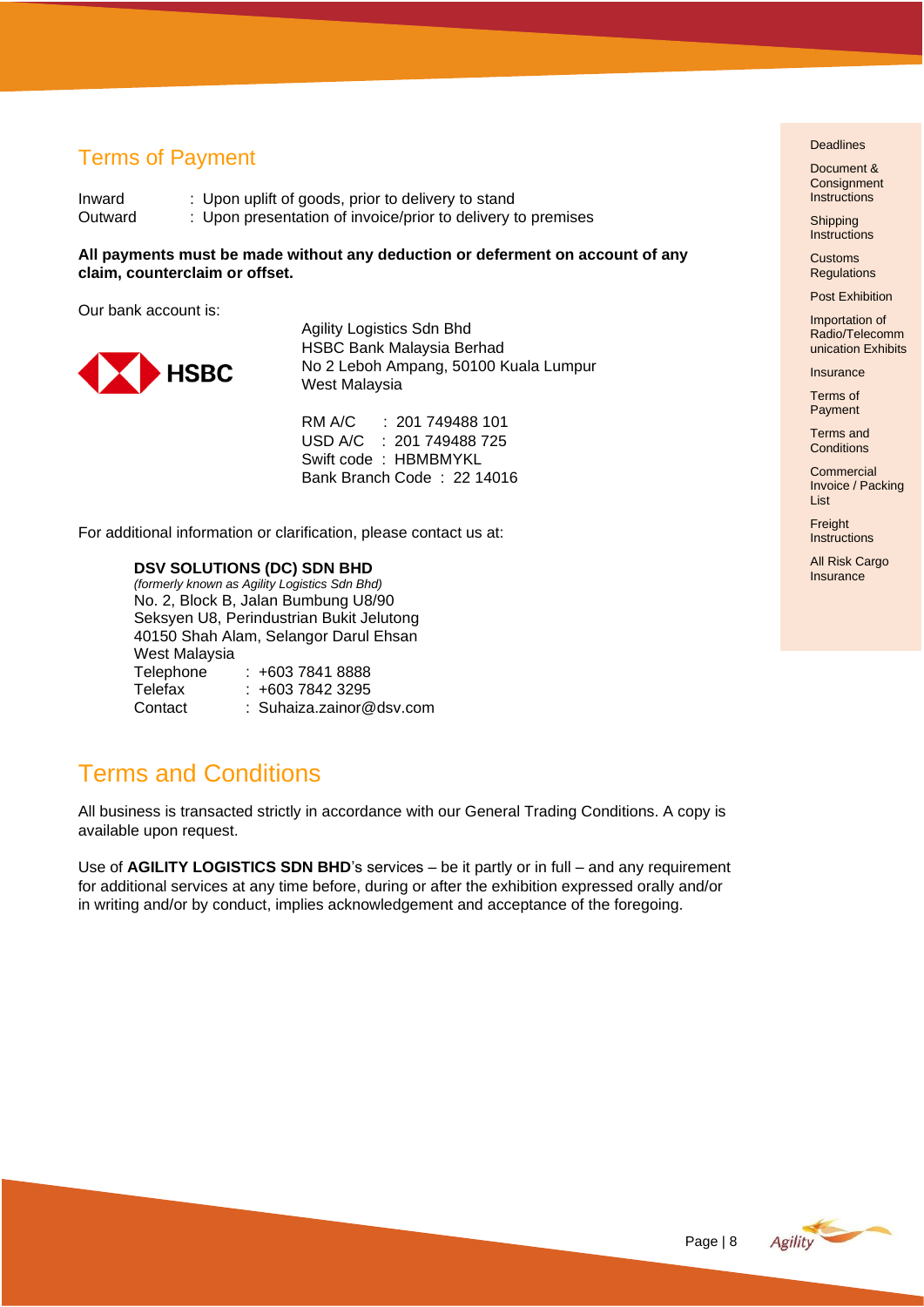## <span id="page-9-1"></span>Commercial Invoice / Packing List (Invoice No. xxxx)

<span id="page-9-0"></span>

| <b>Shipper Information</b> |                                 |                             |        | <b>Consignee Information</b> |                      |                                                     |                      |                               |                                |                                                 |                    |                                           |                  |           |
|----------------------------|---------------------------------|-----------------------------|--------|------------------------------|----------------------|-----------------------------------------------------|----------------------|-------------------------------|--------------------------------|-------------------------------------------------|--------------------|-------------------------------------------|------------------|-----------|
|                            | <b>Company Name:</b>            |                             |        |                              | <b>Company Name:</b> | <b>AGILITY LOGISTICS SDN BHD</b>                    |                      |                               |                                |                                                 |                    |                                           |                  |           |
|                            | <b>Address:</b>                 |                             |        |                              | <b>Address:</b>      | No. 2, Block B, Jalan Bumbung U8/90                 |                      |                               |                                |                                                 |                    |                                           |                  |           |
|                            |                                 |                             |        |                              |                      | Sek U8, Perindutrian Bukit Jeluton, 40150 Shah Alam |                      |                               |                                |                                                 |                    |                                           |                  |           |
|                            |                                 |                             |        |                              |                      |                                                     |                      |                               | Selangor Darul Ehsan, Malaysia |                                                 |                    |                                           |                  |           |
|                            |                                 |                             |        |                              |                      |                                                     |                      |                               |                                |                                                 |                    |                                           |                  |           |
|                            | Tel:                            |                             |        |                              |                      |                                                     |                      | Tel:                          | +603 7841 8888                 |                                                 |                    |                                           |                  |           |
|                            | Fax:                            |                             |        |                              |                      |                                                     |                      | Fax:                          | +603 7842 3295                 |                                                 |                    |                                           |                  |           |
|                            | <b>Delivery Information</b>     |                             |        |                              |                      |                                                     |                      | <b>Exhibition Information</b> |                                |                                                 |                    |                                           |                  |           |
|                            | Representative at Exhibition:   |                             |        |                              |                      |                                                     |                      | Show Name:                    |                                | ASIA PACIFIC GLAUCOMA CONGRESS 2022<br>Hall No. |                    |                                           |                  |           |
| Contact Number:            |                                 |                             |        |                              |                      |                                                     |                      | Show Date:                    | 4 - 7 August 2022              |                                                 |                    |                                           |                  |           |
|                            | <b>Requested Delivery Date:</b> |                             |        |                              |                      |                                                     |                      | Show Venue:                   | KUALA LUMPUR CONVENTION CENTRE |                                                 |                    |                                           | <b>Booth No.</b> |           |
|                            | <b>Requested Delivery Time:</b> |                             |        |                              |                      |                                                     |                      | Show City / Country:          | Malaysia                       |                                                 |                    |                                           |                  |           |
|                            |                                 | <b>Dimensions in METRES</b> |        |                              | Gross                | <b>Nett</b>                                         |                      |                               |                                | Country                                         |                    | CIF value (USD)                           |                  | Permanent |
| Case /<br>Box No           | Length                          | Width                       | Height | <b>CBM</b>                   | Wt                   | <b>HS Code</b><br>Wt                                | Description of Goods | Of Origin                     | Quantity                       | Unit value                                      | <b>Total value</b> | Temporary<br>Import                       | Import           |           |
|                            |                                 |                             |        | 0.000                        | (kg)                 | (kq)                                                |                      |                               |                                |                                                 |                    | \$                                        |                  |           |
|                            |                                 |                             |        | 0.000                        |                      |                                                     |                      |                               |                                |                                                 |                    | $\mathcal{S}$                             |                  |           |
|                            |                                 |                             |        | 0.000                        |                      |                                                     |                      |                               |                                |                                                 |                    | $\mathcal{S}$                             |                  |           |
|                            |                                 |                             |        | 0.000                        |                      |                                                     |                      |                               |                                |                                                 |                    | $\mathfrak{s}$                            |                  |           |
|                            |                                 |                             |        | 0.000                        |                      |                                                     |                      |                               |                                |                                                 |                    | \$<br>$\overline{\phantom{a}}$            |                  |           |
|                            |                                 |                             |        | 0.000                        |                      |                                                     |                      |                               |                                |                                                 |                    | \$                                        |                  |           |
|                            |                                 |                             |        | 0.000                        |                      |                                                     |                      |                               |                                |                                                 |                    | \$<br>$\overline{\phantom{a}}$            |                  |           |
|                            |                                 |                             |        | 0.000                        |                      |                                                     |                      |                               |                                |                                                 |                    | $\mathcal{S}$                             |                  |           |
|                            |                                 |                             |        | 0.000                        |                      |                                                     |                      |                               |                                |                                                 |                    | $\mathcal{S}$<br>$\sim$                   |                  |           |
|                            |                                 |                             |        | 0.000                        |                      |                                                     |                      |                               |                                |                                                 |                    | $\mathcal{S}$<br>$\overline{\phantom{a}}$ |                  |           |
|                            |                                 |                             |        | 0.000                        |                      |                                                     |                      |                               |                                |                                                 |                    | $\mathcal{S}$<br>$\overline{\phantom{a}}$ |                  |           |
|                            |                                 |                             |        | 0.000                        |                      |                                                     |                      |                               |                                |                                                 |                    | $\mathcal{S}$<br>$\overline{\phantom{a}}$ |                  |           |
|                            |                                 |                             |        | 0.000                        |                      |                                                     |                      |                               |                                |                                                 |                    | $\mathbb{S}$                              |                  |           |
|                            |                                 |                             |        | 0.000                        |                      |                                                     |                      |                               |                                |                                                 |                    | $\mathcal{S}$<br>$\sim$                   |                  |           |
|                            |                                 |                             |        | 0.000                        |                      |                                                     |                      |                               |                                |                                                 |                    | $\mathfrak{s}$                            |                  |           |
| <b>TOTAL:</b>              |                                 | 0.000                       | 0.00   | 0.00                         |                      |                                                     |                      |                               | <b>Total CIF Value (USD):</b>  | \$<br>$\sim$                                    |                    |                                           |                  |           |

*We certify that the information given above is true and correct, and that prices indicated represent the fair market value for the items described herein.*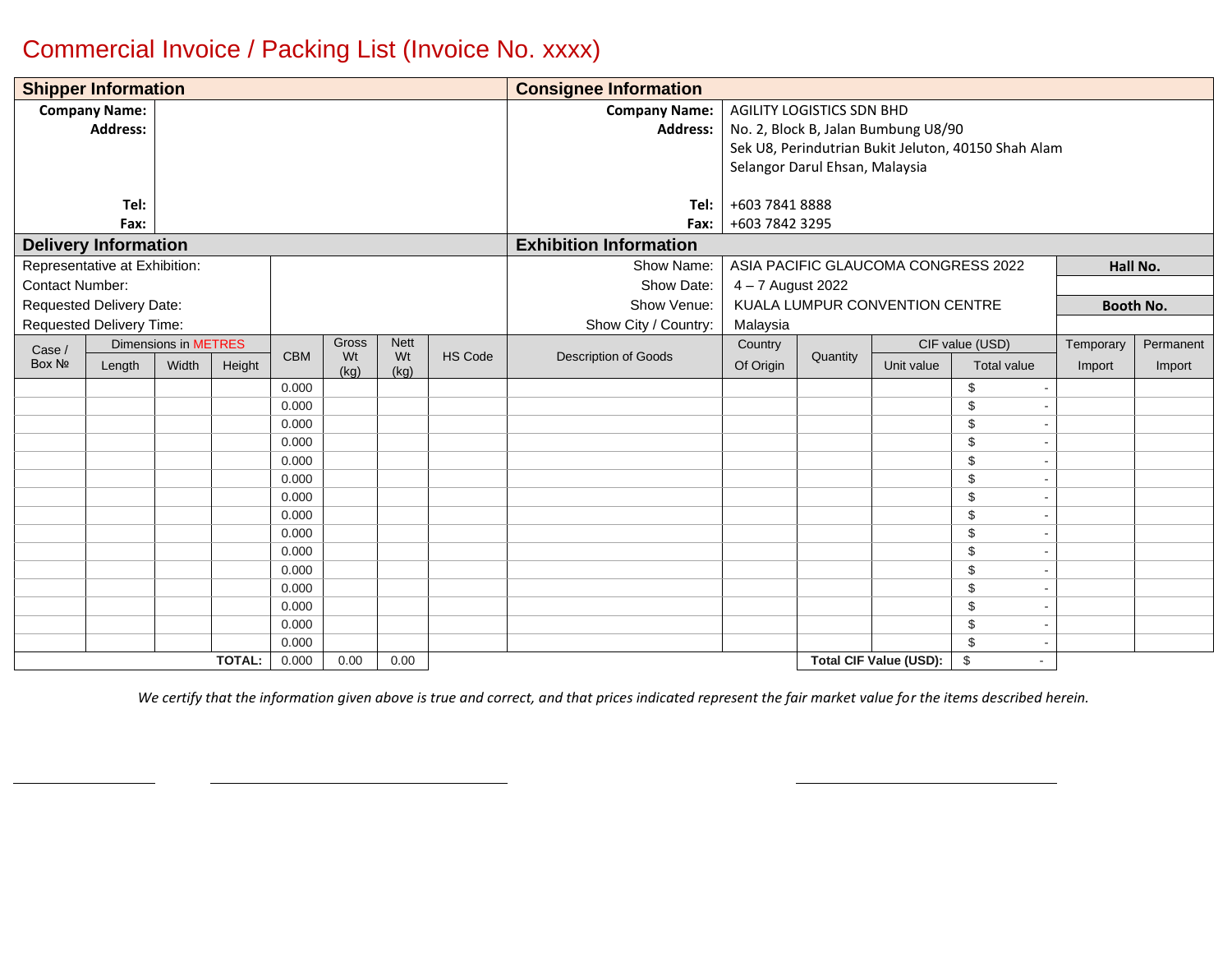#### Deadlines

Document & **Consignment** Instructions

**Shipping** Instructions

Customs Regulations

Post Exhibition

Importation of Radio/Telecomm unication Exhibits

Insurance

Terms of Payment

[Terms and](#page-8-1) **[Conditions](#page-8-1)** 

**Commercial** Invoice / Packing [List](#page-9-1)

[Freight](#page-11-1)  [Instructions](#page-11-1)

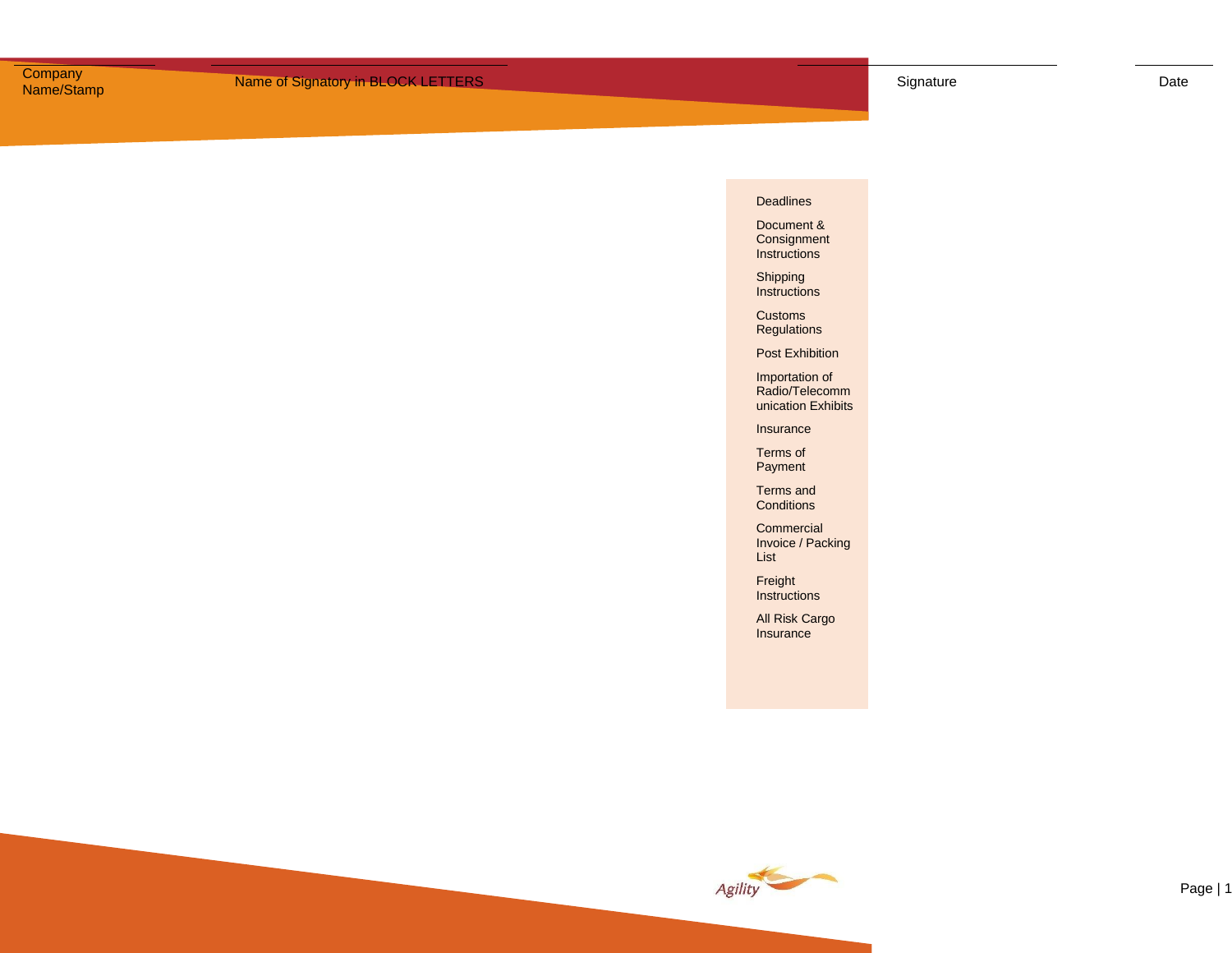<span id="page-11-1"></span>



<span id="page-11-0"></span>Freight Instructions

*This Form Must Be* hote *Completed and Returned by Every Exhibitor*

The Organiser has appointed Agility as the official freight forwarder and site handling agent for the exhibition. Should exhibitors engage another freight forwarder, please complete this Service Form for submission to Agility to facilitate freight handling at the exhibition site.

| No. of<br>pieces | <b>Description of contents</b> | <b>Dimensions (metres)</b> | Weight (kg) |
|------------------|--------------------------------|----------------------------|-------------|
|                  |                                |                            |             |
|                  |                                |                            |             |
|                  |                                |                            |             |
|                  |                                |                            |             |
|                  |                                |                            |             |
|                  |                                |                            |             |

We also note and understand the following:

|         | 4 July 2022         |
|---------|---------------------|
| $\cdot$ | 21 July 2022        |
| $\cdot$ | 26 July 2022        |
|         | 6 July 2022         |
|         | 12 July 2022        |
| - 11    | 6 Weeks before show |
|         |                     |

#### **2. CONSIGNMENT INSTRUCTIONS**

i. All exhibition goods either by **sea freight or airfreight**, must be consigned "Freight Prepaid" as follows:

#### Consignee: **AGILITY LOGISTICS SDN BHD** No. 2 Block B, Jalan Bumbung U8/90, Seksyen U8 Perindustrian Bukit Jelutong, 40150 Shah Alam, Selangor Tel: (603) 7841 8888 / Fax: (603) 7842 3295 For: **ASIA PACIFIC GLAUCOMA CONGRESS 2022**

All documents such as the Bill of Lading and Airway Bill must show the consignee as above.

ii. All exhibition goods by **courier** must be consigned "Freight Prepaid". For shipping instructions please contact us for consignee details.

#### **3. INSURANCE**

It is the responsibility of each exhibitor to arrange Marine (Transport) Insurance covering transport to the exhibition, during the exhibition, and the return of the exhibits to domicile, including the period the exhibits are handled by Agility Logistics Sdn Bhd, and also ensure that Transport Insurance is arranged for exhibits sold locally.

All business is transacted strictly in accordance with our General Trading Conditions. A copy is available upon request

|                          | Contact Person: New York 2014 19:00: New York 2014 19:00: New York 2014 19:00: New York 2014 19:00: New York 2014 19:00: New York 2014 19:00: New York 2014 19:00: New York 2014 19:00: New York 2014 19:00: New York 2014 19: |
|--------------------------|--------------------------------------------------------------------------------------------------------------------------------------------------------------------------------------------------------------------------------|
|                          | Fax: E-mail: E-mail: E-mail: E-mail: E-mail: E-mail: E-mail: E-mail: E-mail: E-mail: E-mail: E-mail: E-mail: E-mail: E-mail: E-mail: E-mail: E-mail: E-mail: E-mail: E-mail: E-mail: E-mail: E-mail: E-mail: E-mail: E-mail: E |
| Authorised by: Booth No: |                                                                                                                                                                                                                                |
|                          | Send this form to:<br><b>DSV SOLUTIONS (DC) SDN BHD</b>                                                                                                                                                                        |
| Name<br>Designation      | No. 2, Block B, Jalan Bumbung U8/90, Seksyen U8                                                                                                                                                                                |
|                          | <u> 1980 - Jan Samuel Barbara, martin da shekara 1980 - An tsara 1980 - An tsara 1980 - An tsara 1980 - An tsara</u><br>Perindustrian Bukit Jelutong, 40150 Shah Alam                                                          |
| Company                  | Selangor Darul Ehsan, West Malaysia<br>Tel: (603) 7841 8865<br>Fax: (603) 7842 3295                                                                                                                                            |
|                          | Contact: Suhaiza Zainor                                                                                                                                                                                                        |

E-mail: Suhaiza.zainor@dsv.com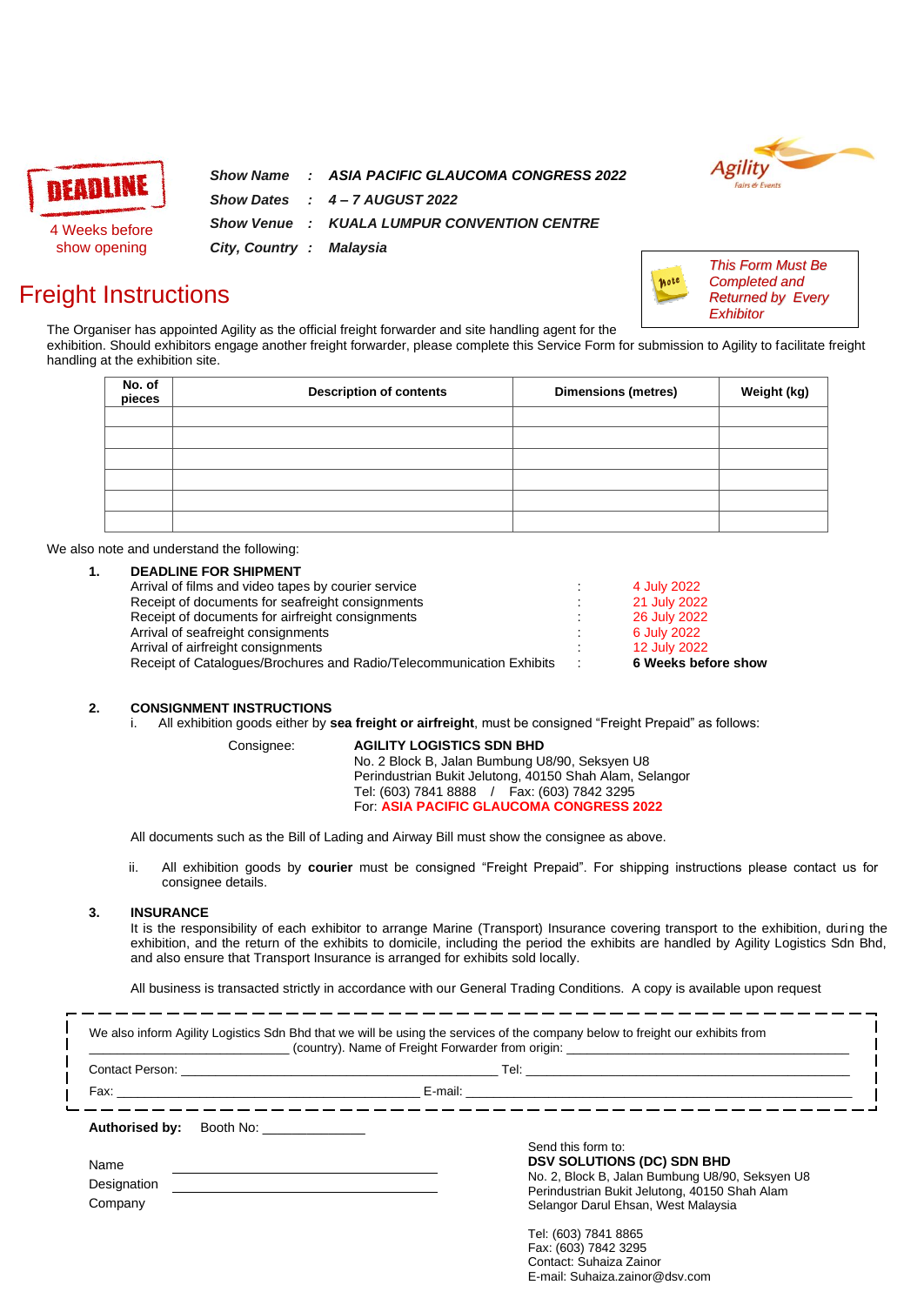| Address          |     |  |
|------------------|-----|--|
|                  |     |  |
| Tel              | Fax |  |
| Signature & Date |     |  |

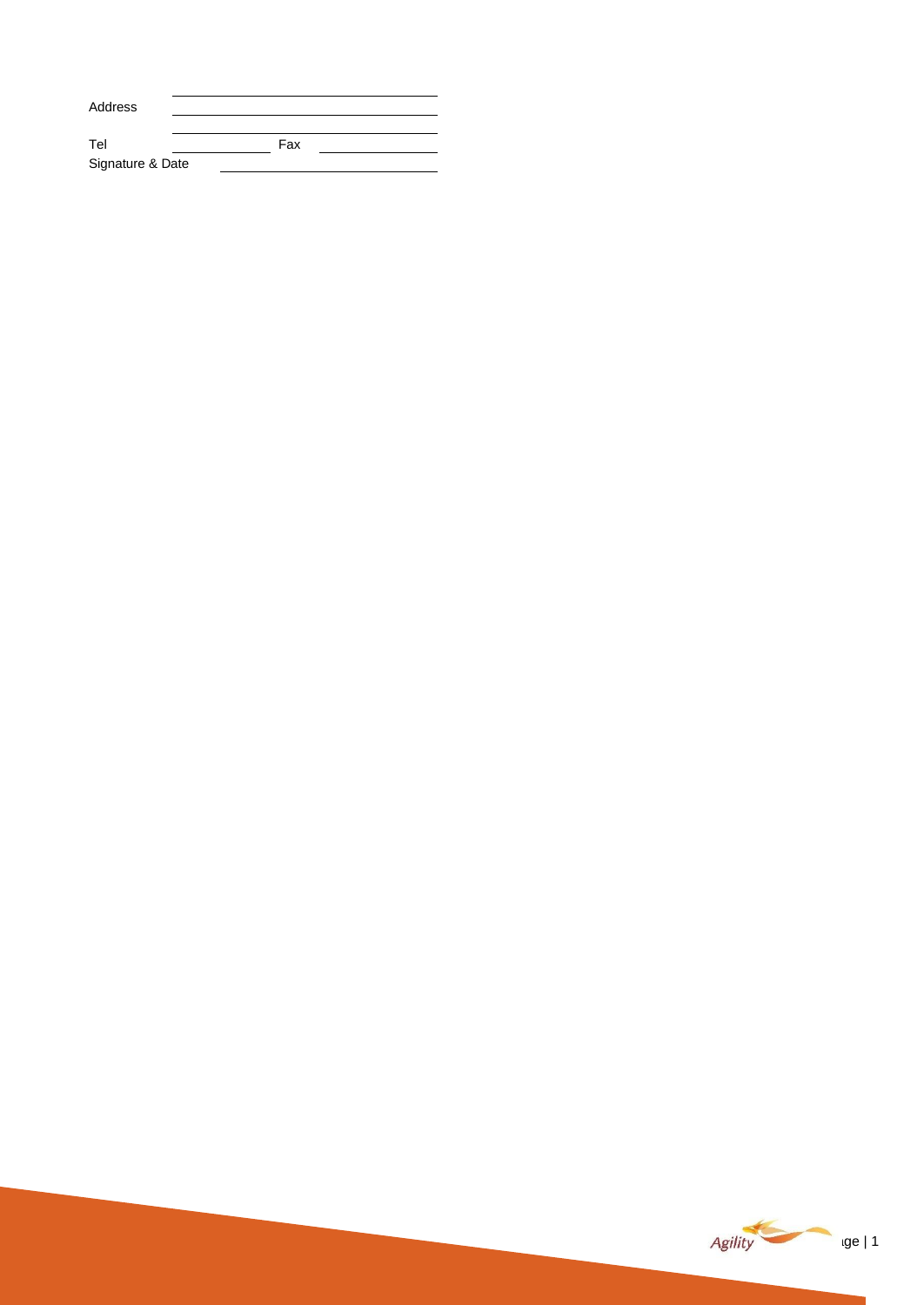

## <span id="page-13-1"></span>All Risk Cargo Insurance

## For Transit with Exhibition Cover

#### <span id="page-13-0"></span>**Risks Covered**

- ‒ Institute Cargo Clauses (A)
- ‒ Institute Cargo Clauses (Air)
- ‒ Institute Strikes Clauses (Cargo)

This insurance covers all risks of loss of or damage to the subject-matter insured including 60 days exhibition/temporary storage period except as excluded by below exclusions.

This insurance covers general average and salvage charges, adjusted or determined according to the contract of affreightment and/or the governing law and practice, incurred to avoid or in connection with the avoidance of loss from any cause except those excluded.

#### **Main Exclusions**

In no case shall this insurance cover

- i. loss damage or expense attributable to willful misconduct of the Assured
- ii. ordinary leakage, ordinary loss in weight or volume, or ordinary wear and tear of the subject-matter insured
- iii. loss damage or expense caused by insufficiency or unsuitability of packing or preparation of the subject matter insured to withstand the ordinary incidents of the insured transit where such packing or preparation is carried out by the Assured or their employees or prior to the attachment of this insurance (for the purpose of these Clauses "packing" shall be deemed to include stowage in a container and "employees" shall not include independent contractors)
- iv. loss damage or expense caused by inherent vice or nature of the subject-matter insured
- v. loss damage or expense caused by delay,
- vi. loss damage or expense arising from insolvency or financial default of the owners managers charterers or operators of the vessel
- vii. loss damage or expense directly or indirectly caused by or arising from the use of any weapon or device employing atomic or nuclear fission and/or fusion or other like reaction or radioactive force or matter.
- viii. war civil war revolution rebellion insurrection, or civil strife arising therefrom, or any hostile act by or against a belligerent power
- ix. loss damage or expense arising from the absence, shortage or withholding of labour of any description whatsoever resulting from any strike, lockout, labour disturbance, riot or civil commotion.
- x. loss damage or expense arising from water damage, damage to paintwork, ordinary wear and tear, chipping, denting, scratching, marring, bruising and loss, damage or expense caused by rust, oxidation and/or discolouration howsoever arising, especially in relation to used items.

Coverage: **1 or 2 Way(s)** Transit includes 60 days exhibition and incidental storage forming part of the transit.

#### **Additional Benefit**

Where the extent of loss or damage is such that the Assured is unable to participate in the Exhibition then valuation hereunder shall extend to include any reasonable expenses already incurred by the Assured at the time of loss appertaining directly to the Exhibition up to a maximum of USD 100,000 any one Exhibition or 10% of the sum insured at risk, any one Exhibition any one time, whichever is the lower amount.

2 Ways insurance coverage can be arranged from origin before cargo is uplifted from origin (apart from foreign restricted countries) and where shipper has insurable interest for the cargo. For such coverage, evidence of proper packing of cargo must be produced for verification in case of claims.